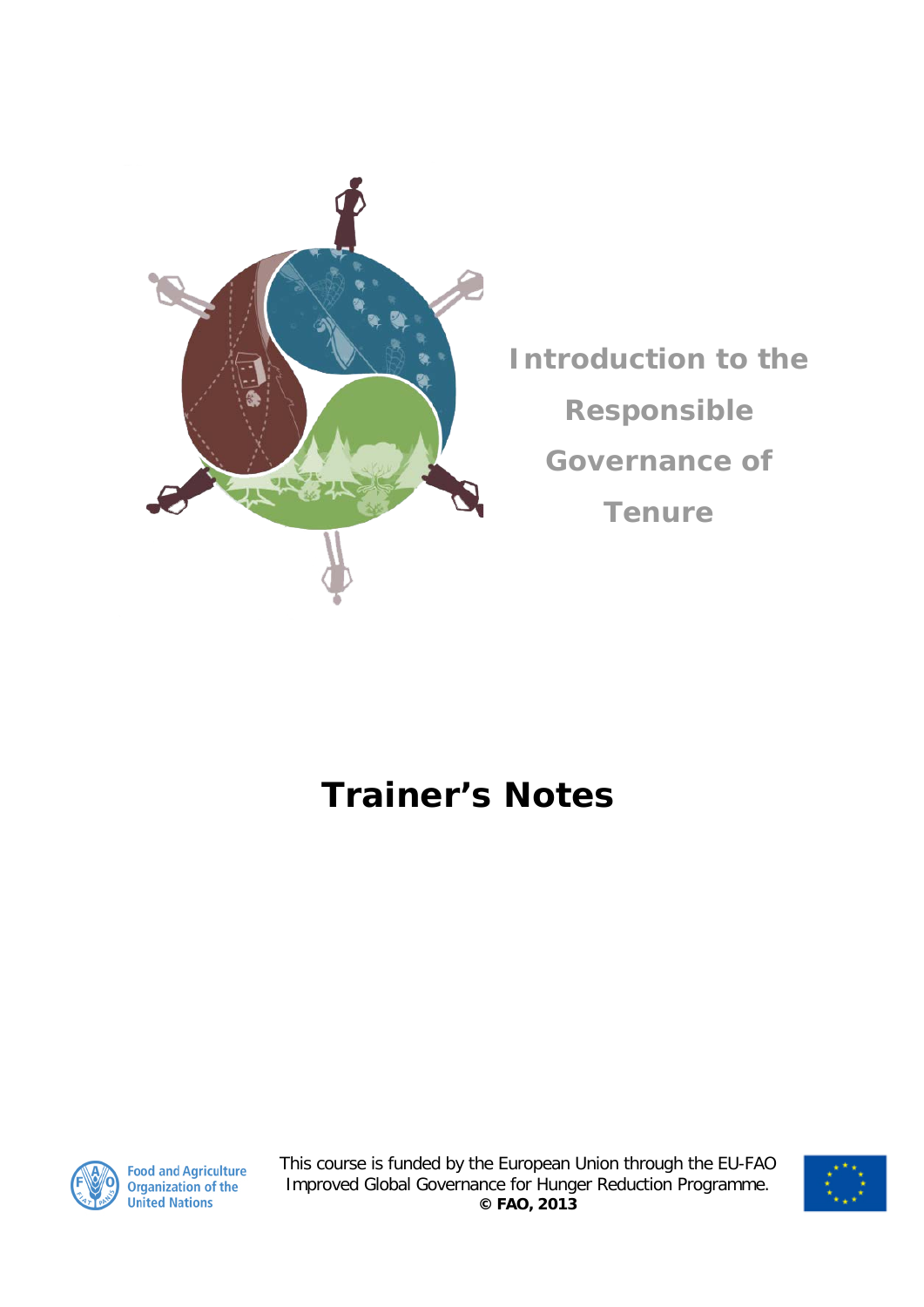| <b>Introduction</b>                                  | Resources for Trainers include a series of materials which are<br>based on the short e-learning course entitled "Introduction to the<br>Responsible Governance of Tenure".<br>The course comprises five lessons:<br>1. Why is Governance of Tenure important?<br>2. The Voluntary Guidelines on Responsible Governance of Tenure<br>3. Principles of Responsible Governance of Tenure<br>4. Implementing Responsible Governance of Tenure<br>5. Processes, mechanisms and frameworks                                                                                                                                                                                                                                                                                                                                                                                                                                                                                                                                                                                                                                                                                                                                                                                                                                                                                                                                                                                                                                                                                                                                                                                                                                                                                                                                                                                                                                                                                                                                                |
|------------------------------------------------------|-------------------------------------------------------------------------------------------------------------------------------------------------------------------------------------------------------------------------------------------------------------------------------------------------------------------------------------------------------------------------------------------------------------------------------------------------------------------------------------------------------------------------------------------------------------------------------------------------------------------------------------------------------------------------------------------------------------------------------------------------------------------------------------------------------------------------------------------------------------------------------------------------------------------------------------------------------------------------------------------------------------------------------------------------------------------------------------------------------------------------------------------------------------------------------------------------------------------------------------------------------------------------------------------------------------------------------------------------------------------------------------------------------------------------------------------------------------------------------------------------------------------------------------------------------------------------------------------------------------------------------------------------------------------------------------------------------------------------------------------------------------------------------------------------------------------------------------------------------------------------------------------------------------------------------------------------------------------------------------------------------------------------------------|
| Timing/duration                                      | In general, the duration depends on the approach used during the<br>presentation. However, a minimum of 4 and a half hour is<br>advisable for the entire course.                                                                                                                                                                                                                                                                                                                                                                                                                                                                                                                                                                                                                                                                                                                                                                                                                                                                                                                                                                                                                                                                                                                                                                                                                                                                                                                                                                                                                                                                                                                                                                                                                                                                                                                                                                                                                                                                    |
| <b>Content outline</b><br>and main topics<br>covered | The course provides an overview of what is meant by the<br>"responsible governance of tenure" and identifies responsible<br>ways of governing the use and control of natural resources.<br>Specifically:<br>1. "Why is Governance of Tenure important?" introduces the<br>main concepts concerning the responsible governance of<br>tenure. It also explains the positive impact of the responsible<br>governance of tenure on food and nutrition security, gender<br>equality and the sustainable use of natural resources.<br>2. "The Voluntary Guidelines on Responsible Governance of<br>Tenure" provides an overview of the "Voluntary Guidelines on<br>the Responsible Governance of Tenure of Land, Fisheries and<br>Forests in the Context of National Food Security", an important<br>document that has been adopted by the world community,<br>which sets out principles and practices that can be used to<br>improve the governance of tenure.<br>3. "Principles of Responsible Governance of Tenure" explains the<br>five general principles stated by the Guidelines which provide a<br>set of "road signs" that should be kept in mind for<br>understanding any technical areas related to governance of<br>tenure.<br>"Implementing Responsible Governance of Tenure" illustrates<br>4.<br>the ten implementation principles on which the Voluntary<br>Guidelines are built. Furthermore, it focuses on the role of<br>non-state actors in governance of tenure, and the importance<br>of using safeguards when recognizing and allocating rights<br>over natural resources.<br>"Processes, mechanisms and frameworks" illustrates how to<br>5.<br>strengthen people's participation in drafting and implementing<br>policy and law, and describes the most common barriers to<br>participation. Then, the focus moves to policy and<br>organizational framework, with an overview of the principles<br>on which policy and organizational frameworks should be<br>based and according to which they should operate. |